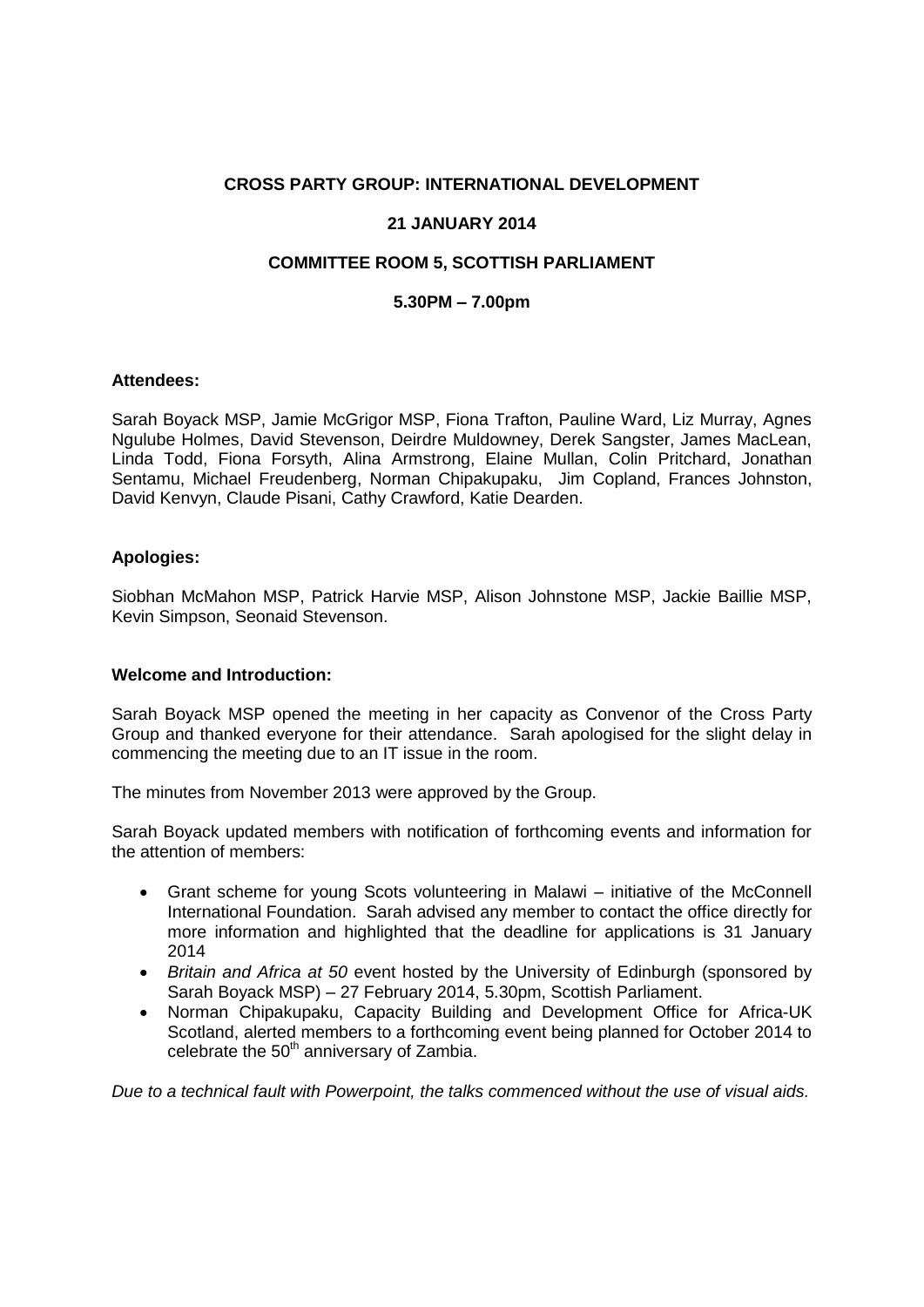# **Liz Murray, Head of Campaigns and Policy, World Development Movement:**

## *Overview of Food Security*

Liz provided a brief introduction to the work of the World Development Movement and paid a tribute to the efforts of John Blair Fish, who sadly passed away in September 2013.

Liz started the meeting by reading out several stark and shocking statistics with regards to food security, including:

- **870 million** 1 in 8 people suffering chronic undernourishment. 836 million of these live in developing countries.
- **70%** 70% of the population of the LDCs are involved in agriculture. (The figure for the global population involved in agriculture is just 14% )
- **34.5%** Between 2002 and 2008, the food import bill of the LDCs rose from \$9 billion to \$24 billion - an increase of 34.5%. In Africa, the percentage of food being imported has been growing by 3.5% a year since the 1980's.
- **40%** In the UK, we import about 40% of our food far less than developing countries, however our dependence on food imports from such countries also strengthens this model of development, further increasing vulnerability in times of a crisis.

Liz highlighted that some of the key challenges in LDC's are related to the issue of land grabbing, which is a big and growing issue, and the volume of seeds owned by three large corporations – (Monsanto, DuPont and Syngenta control 47% of seeds). The WDM are of the opinion that the latter issue has a huge impact on smallholder farmers as it has hiked up costs, impeded public sector research and undermined the rights of farmers to save and exchange seeds, which is traditional.

The World Development Movement is involved in looking at the impact of the financial sector and how this is linked to massive rises in food markets. Although there is food on the shelves in many countries, except during periods of famine in some LDC's, a barrier for millions is that they cannot afford to buy the food to feed them adequately.

## *Overview of Food Sovereignty*

Food sovereignty is considered to be a possible solution to overcoming the challenges of food security. This concept addresses power in the food system, putting people who produce, distribute and consume at the heart of policy and decision making. Food sovereignty is already in practice, to an extent, in Britain; such as through allotments, local farmers' markets and the work of co-operatives.

Liz detailed the efforts of the campaign movement La Via Campesina which was founded by peasant farmers more than 20 years ago. To date, the movement now has a membership of 148 organisations and 200 million individuals from 70 countries, including peasants and family farmers, artisanal fisherfolk, indigenous peoples, landless peoples, rural workers, migrants, pastoralists, forest communities, women, youth, consumers and environmental and urban movements. For more information on the movement please visit: <http://viacampesina.org/en/>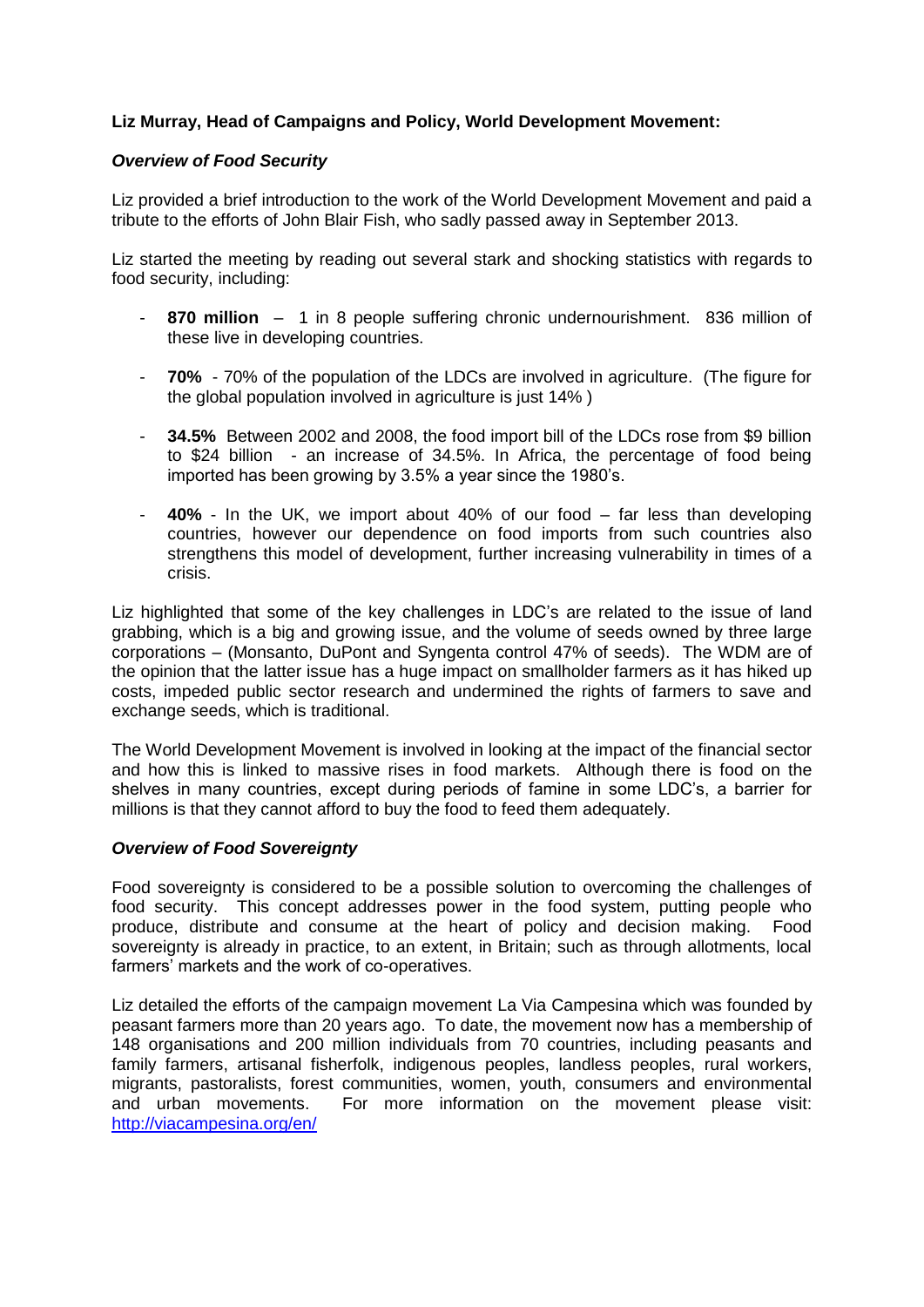# **Agnes Holmes**

# *Food Security in Africa - Challenges*

Agnes focused primarily on Africa for her talk on Food Security and indicated the Continent's importance globally:

- African agriculture is likely to witness a significant transformation in future years;
- The rise of 'super farms', urbanisation and food security are key drivers for change;
- Prediction of new investment models in Africa.

Agnes highlighted that there are a number of advantages that Africa has in its favour, including:

- Natural resources and fertile land (supply side);
- Rising food demands locally and globally (demand side).

According to the Food and Agricultural Organisation, Sub-Saharan Africa boasts nearly 1 billion hectares of land suitable for rain-fed farming; yet the FAO has highlighted significant scope for improvement considering that yields are relatively low.

The agricultural sector remains central to solving the problem of food security and to meeting poverty reduction targets, as set by the Millennium Development Goals.

A number of challenges currently facing the African agricultural sector include:

- Farmers' lack of access to land and resources;
- Climate change;
- Poor infrastructure and high transportation costs;
- Unpredictable trade policies;
- Lack of innovation to utilise techniques and inputs.
- Long term dependency on food aid and EC aid tends to benefit wealthier farmers.

## *Food Security in Africa - Opportunities*

Agnes highlighted that there are significant opportunities in African agriculture which should be embraced:

- Private sector capital investment and involvement;
- 'Bottom up' approach engaging with local communities;
- Large scale farming could acts as a magnet for investment and opportunity;
- The volume and scale of land is a unique resource and must be utilised effectively.

Agnes highlighted the work of the Comprehensive African Agricultural Development Programme (CAADP) which focuses on four key objectives:

- Sustainable land and water management;
- Improving rural infrastructure and trade-related capacities for market access:
- Increasing food supply, increasing nutrition, reducing hunger, and improving responses to food crises;
- Improving agricultural research, technology dissemination and adoption.